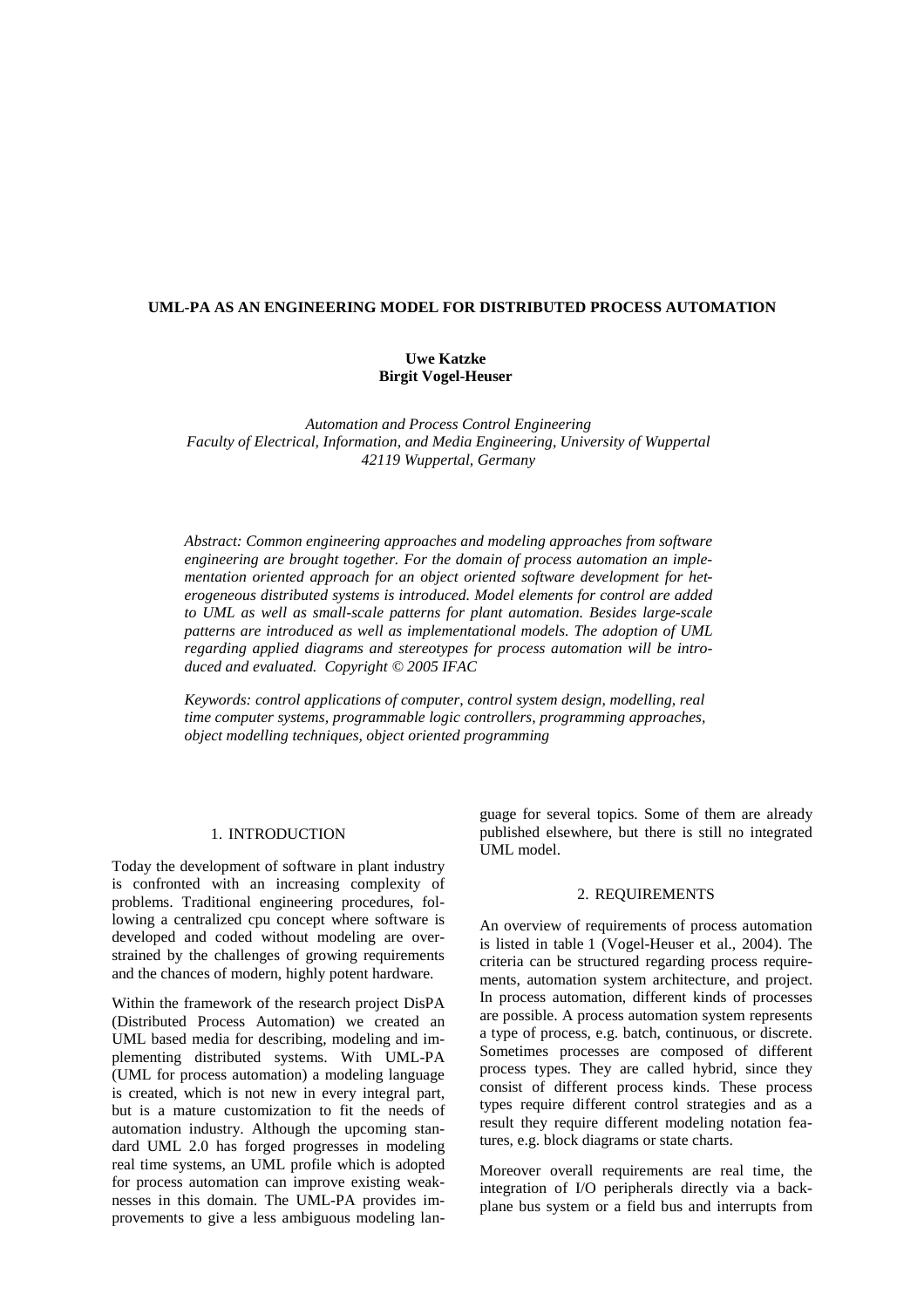the process. Furthermore it is required to describe the automation architecture and the mapping from software to hardware. Multiprocessor systems may be included as well.

Regarding an automation project, there are typically different engineers or technicians involved with different qualification levels and subjects. By that fact, the notation has to be easy applicable to a certain level for process, mechanical, and electrical engineers as well as for technicians. A more visionary requirement is to support the entire life cycle with one consistent model, but there should be an appropriate notation for each phase of the project.

Table 1 Overview of requirements in process automation

| Categories / Criteria |                          | Functionality / Notation                 |
|-----------------------|--------------------------|------------------------------------------|
|                       |                          | Aspects                                  |
| process               |                          | batch (continu-transfer functions, block |
|                       | ous)                     | diagrams, differential                   |
|                       |                          | equation                                 |
|                       | discrete                 | status model, flow chart,                |
|                       |                          | continuous function                      |
|                       |                          | chart, Petri Net                         |
|                       | hybrid                   | continuous and discrete                  |
|                       |                          | process                                  |
|                       | automation heterogeneous | distribution, communi-                   |
| system                | or homogene-             | cation, network / central                |
|                       | ous                      | unit                                     |
|                       |                          | different hardware plat-                 |
|                       |                          | forms                                    |
|                       |                          | different software plat-                 |
|                       |                          | forms                                    |
|                       |                          | HMI, diagnostics, no                     |
|                       |                          | screen                                   |
|                       | time                     | hard and soft real time;                 |
|                       |                          | time and event con-                      |
|                       |                          | trolled systems                          |
|                       |                          | implementation IEC 61131-3 for PLC       |
|                       |                          | (embedded system),                       |
|                       |                          | Proprietary for DCS; C,                  |
|                       |                          | C++, Personal Java,                      |
|                       |                          | Embedded Java, RT                        |
|                       |                          | Java, Ada95                              |
|                       | level of auto-           | In product automation                    |
|                       | mation                   | 100%                                     |
| Project               | Qualification            | Easy to handle for engi-                 |
|                       |                          | neers and technicians                    |
|                       | System life              | Top down design                          |
|                       | cycle                    | Modularity, component                    |
|                       |                          | base, object orientation                 |
|                       |                          | Reusability                              |
|                       | Tool support             | Along entire life cycle                  |

Today plant manufacturing industry mostly installs standardized automation devices for automation systems, e.g. PLCs (Programmable Logic Controller), which are programmed in IEC 61131-3. Therefore, the transfer of modeling results into IEC 61131- 3 is necessary.

The IEC 61131-3 contains languages, which follow a function-oriented or procedural-imperative paradigm. The increasing use of these languages has caused a

growing dependency on the accepted standard, because existing implemented systems must be expanded and the developers are familiar with the practice of "accustomed" programming techniques. The cumulative expertise about home made modules allows a limited reuse and orientation. Without the knowledge of the experience from building modules, the acceptance of reusable modules is very low (Stützle, 2002).

For special tasks, such as safety related tasks or hard real time requirements additional automation devices may be used, such as process control computers with a real time operating system (RTOS). Furthermore different technologies for field buses (i.e. Profibus, Interbus, CANbus) and wide area networks endorse the heterogeneous structure of automation systems.

For hard real time systems, specific requirements are need to be realized. A list of implementation oriented real time requirements is depicted in table 2.

Table 2 Real time requirements (functional /

| implementational model)                                                                                                         |                                                                       |  |
|---------------------------------------------------------------------------------------------------------------------------------|-----------------------------------------------------------------------|--|
| Useful Language Con-<br>structs for Real Time<br>Programming                                                                    | Useful Description of<br>Hardware Architecture                        |  |
| task dispatch<br>transition control be-<br>tween different states of<br>a task/state diagram                                    | connection between pe-<br>ripheral device and<br>technical process    |  |
| Scheduling / EDF                                                                                                                | Process peripheral /<br>modelling of input/ out-<br>put               |  |
| synchronization of tasks<br>/ Semaphores, rendez-<br><b>VOUS</b><br>task activation / event<br>handling (timer/inter-<br>rupts) | Architectural descrip-<br>tion of different process<br>computer units |  |
| communication between<br>tasks (sent/receive<br>events)                                                                         | connection between dif-<br>ferent computers/net-<br>work              |  |

The aspects of real time development like reactivity, multi-threading, time-based behavior and real time environment are needed to be met. In the past, efficient and machine-intimate but Gordian programming was necessary to fulfill these requirements. Actual controllers show better performance then their predecessors.

Prior investigation compared modeling techniques for distributed process control engineering (table 1). The research analyzed UML and Idiomatic Control Language (ICL) regarding cognitive models and user acceptance (Friedrich et al., 2003).

## 3. NOTATIONS FOR DISTRIBUTED SYSTEMS IN PROCESS AUTOMATION

Many existing notations provide solutions for isolated requirements. Indeed no established notation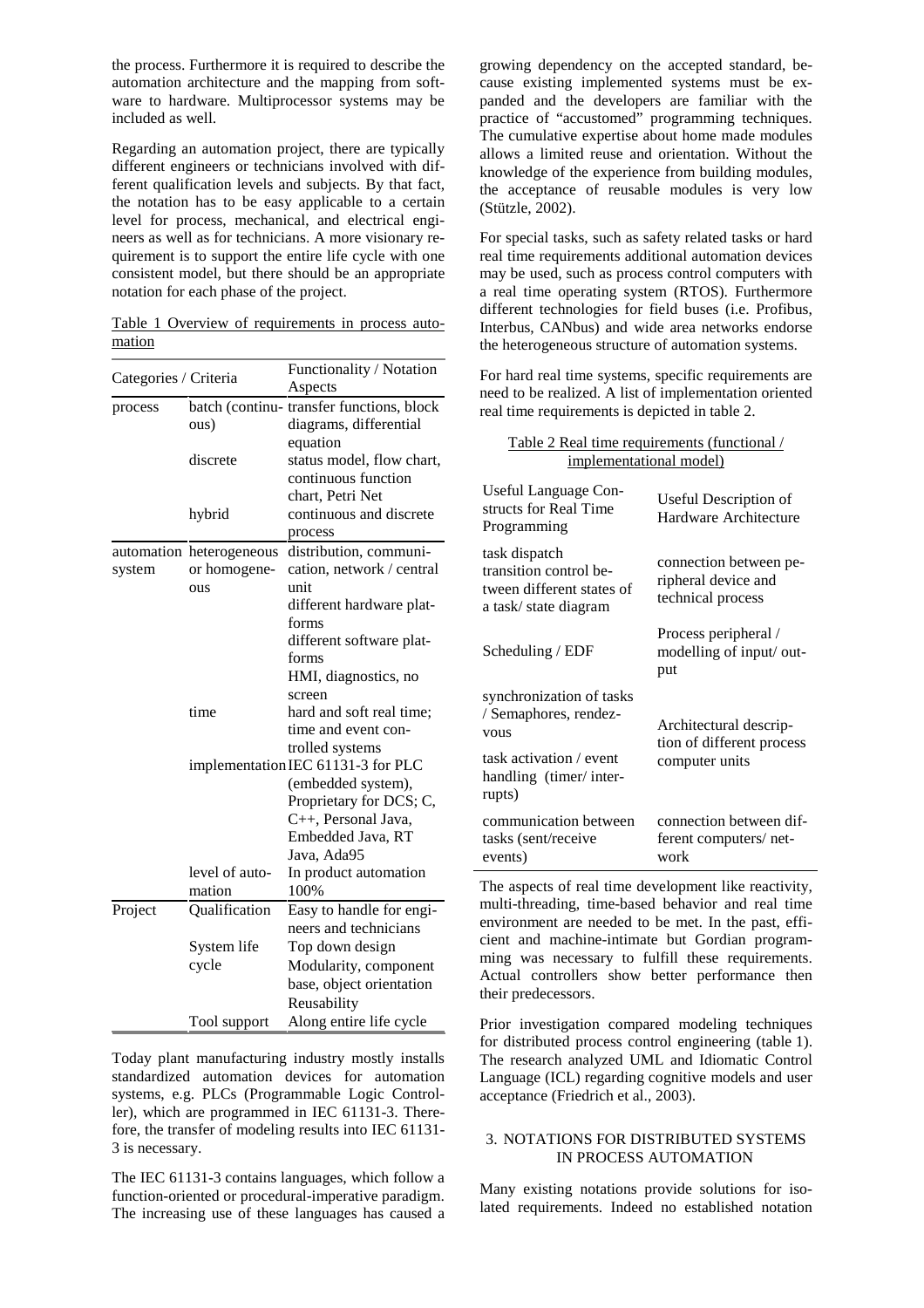fits all of them. UML has advantages concerning its applicability across different development phases or the degree of familiarity among developers as well as users, which are also of value in embedded software engineering. But the main benefit is based on its extensibility constructs. It is possible to build specialized profiles for specific domains.

UML 2.0 specifies a performance and a time specification, useful for constructing real-time systems. But it has no formal semantic as Berkenkötter et al. (2003) analyzed. Licht (2004) proposed the integration of timed automata, which seems to be a very promising approach, regarding comprehensibility for engineers and formal specification.

Giotto is a programming language for embedded hard-real time control systems with periodic behavior (Henzinger et al., 2003). The concepts for scheduling and timing aspects need to be evaluated. Giotto worked also on distributed systems, but didn't focus on process automation specific requirements or large scale software for plants.

Ptomely (2004) facilitates functional description by providing various models of computations and hence it allows different domains, but up to now process automation is not included.

The structured analysis offers notations and modes of operation for a top down design of automation systems. This concept follows a strategy of successive refinements. It identifies objects, but it has neither a mechanism nor a notation for generalization...

For automatic code generation, a prototype has been developed, which generates IEC 61131-3 code (ST and SFC) automatically from the UML model modeled in an UML tool. This code generation prototype allows evaluating the weaknesses of standard UML by expert rating (Vogel-Heuser et al., 2004)

Within the framework of DisPA we have created an UML based media for describing, modeling and implementing distributed systems. Based on the requirements analysis, a specialized profile of the UML for process automation (UML-PA) has been accomplished and evaluated for hybrid processes and heterogeneous control systems.

# 4. ADAPTING UML FOR PROCESS AUTOMATION (UML-PA)

The adaption of UML for distributed control systems, i.e. modeling of controllers handles time constraints, dynamic redundancy, time triggered synchronization of distributed systems, communication structures between encapsulated modules (from the UML-RT profile) and an enlargement of the deployment diagram to describe the mapping of software and hardware architecture. All elements, which extend the UML to the UML-PA, are based on the extensibility constructs of the UML. In detail the UML-PA contains the following enhancements:

- Time constraints on architectural level
- Timed State Machines
- Communication by ports and protocols and
- Mapping between software and hardware.

#### *4.1. Time constraints on architectural level*

The UML provides several diagrams for identifying objects and their collaboration. They provide either architectural design (i.e. deployment diagrams) or simple scenarios with real time requirements, i.e. sequence diagrams of UML 2.0 (OMG, 2004), MSCs of the ROOM notation (Fuchs, 1998). During design many time dependant decisions have to be taken. Engineers need to determine the power of necessary devices as well as their number. Each device will fulfill requirements of other connected devices and their contained processes. Concurrently each device has a limited capacity for fulfilling the claimed requirements.

The load of a certain component (i.e. a field bus, fig. 1) is partly given from each connected neighbor. Additionally real time requirements raise the charge. Distributed systems allow parallel execution on different devices.



Fig. 1 Communication requirements stressing the field bus

Most single devices operate only sequentially. The different requirements have to be organized by scheduling. The Timing Diagram of the UML 2.0 delivers a scheduled view as a scenario. It is designed from estimated behavior by the experience of engineers. It gives an advice for the composition of the necessary devices. A global and traceable view need to be invariable. This is given by timed state machines.

# *4.2. Timed State Machines*

The UML provides only fuzzy defined constructs for the description of state machines. Especially the predefined expressions for real time behavior are poorly defined. Namely the events *when* and *after* are available in the standard UML to define time demands, but there is neither common interpretation of these keywords nor a notation of its parameters available. There is no language to describe actions and conditions, which can be attached to states and transitions.

Therefore the UML standard for these constructs is constrained to regular expressions in the UML-PA. Guard conditions in UML-PA are described by well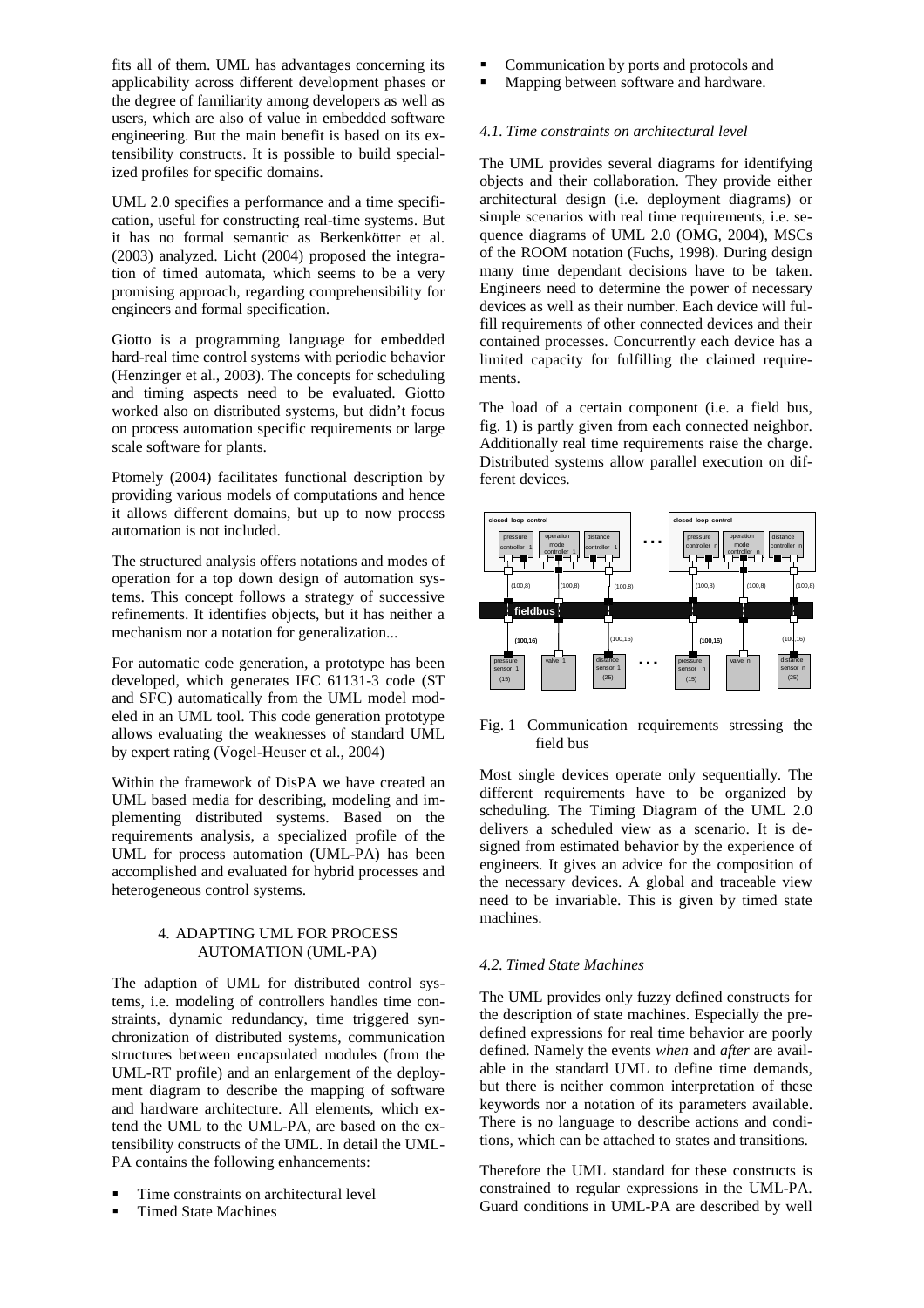defined logical expressions. Actions are either calls of class operations or assignments of logical, arithmetic or string expressions. Thus each action and condition is describable through compositions of simple elements. Their time behavior can be calculated quoted through worst case estimators.

The procedure of whole state machine can be investigated by starting from the intra state behavior Kardos and Rammig (2004) have ascribed the semantic of inter state behavior of UML state machines to the SDL. Events for timers are implementations of signals between SDL agents.

Based on the concepts of timed automata (Licht, 2004), certain predefined events and constraints are defined to provide a clear notation for formulating a definite real time behavior.

The UML-PA combines both approaches to timed state machines which offer a clear media for describing real single and circular time events.



Fig. 2 Time events in UML-PA

Fig. 2 shows four different time related events of UML-PA. The semantic of each event is defined by mappings to UML state machines with an integrated timer. The events *globalbetween* and *localbetween* allow the definition of timeframes. Lower and upper bounds determine the available time for state internal behavior. The events everycycle and statecycle describe cyclic occurrences of timer events. The difference is in the constraint of both events. Whereas statecycle events expire on occurrence, if the origin state is not reached, everycycle events cause an error in this situation.



Fig. 3 Mapping of statecycle event to UML state machine with an additional timer object as an event source.

The mapping of the statecycle event in fig. 3 gives an example, how the predefined time events are ascribed to signal based events (Kardos 2004). The timer is added to the state machine without modifying the definition of states and transitions. Each time event can be substituted by a standard UML notation,

but the uses of these events reduce the complexity of models by saving states and transitions.

## *4.3. Communication by ports and protocols*

The need of well defined communication is evident in distributed (automation) systems. The first steps when designing a distributed system are embossed by the identification of entities and their interaction. In a process of refinement new entities are generated and applied with additional communication links. These need to be equipped with protocols and the roles of each participant have to be defined. Therefore the UML-PA is supplemented with the extensions ports, capsules, protocols and roles from the UML-RT profile.

Capsules are stereotyped classes which are restricted by constraints. Each capsule object communicates only with other objects via its attached ports (Fig. 4). Ports are communication interfaces of encapsulated classes. Their instances are added by declaring public attributes in a capsule. All other attributes and operations of a capsule class are declared private. A connector describes the communication relation between two ports.



Fig. 4 First identified entities of the application

Fig. 4 shows a structure diagram for designing the communication dependencies between several entities of a single hydraulic cylinder in the application example. At this point the communication is described still incompletely, but the missing parts (i.e. protocols and the links between hardware and software) are modeled in other diagrams. The links between different controllers, sensors and actuators in UML- PA conform to the presentation of controller links in block diagrams.

### *4.4. Mapping between software and hardware*

Deployment diagrams and component diagrams as the current media for modeling relations between hardware and software don't fit the requirements of process automation. These systems operate with widely distributed hardware.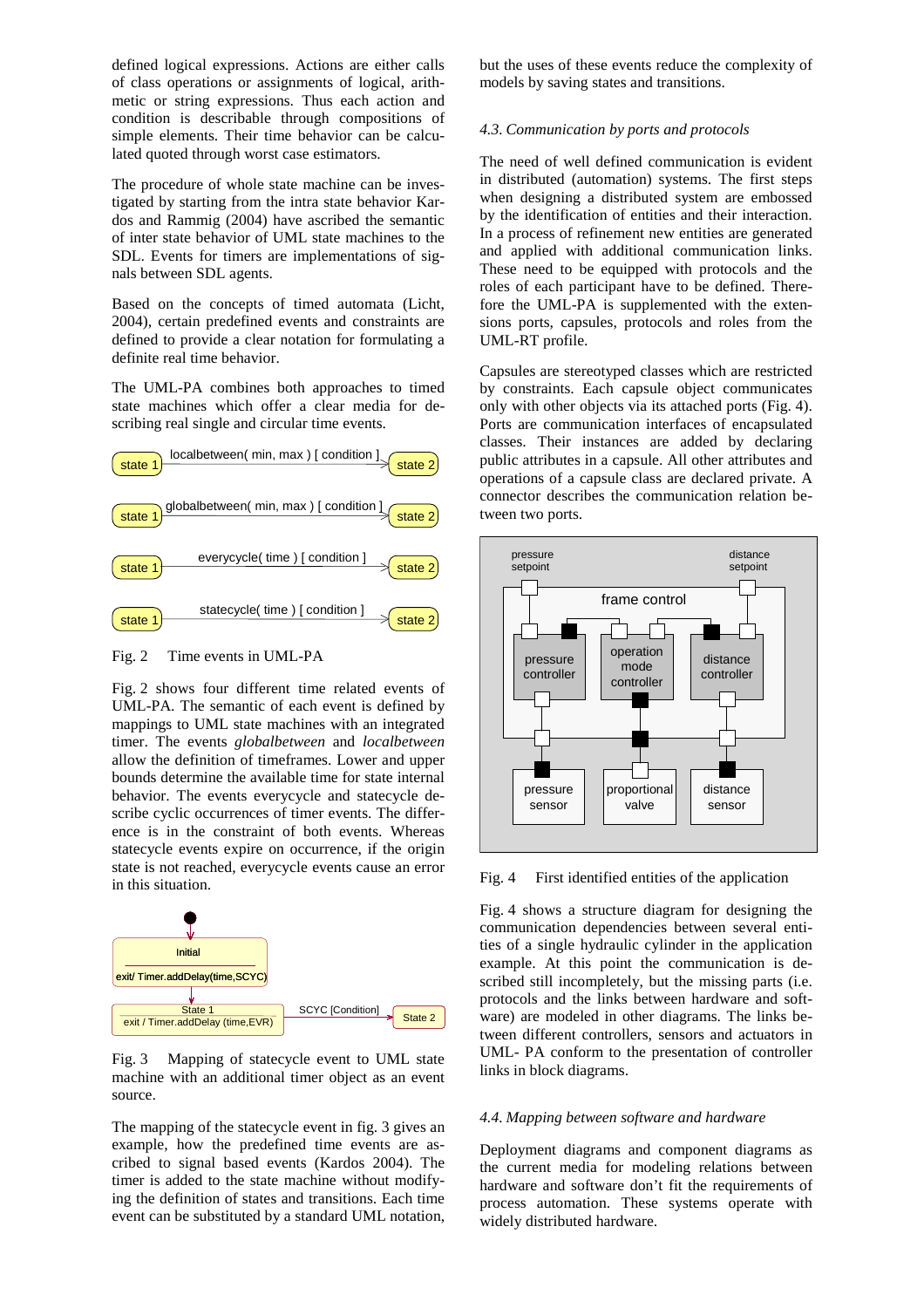Identical hardware is used very often at different places. It must be possible to instantiate multiple occurrences of the same hardware, to provide it with its unique record of attributes (i.e. addresses for identification) and to link it to the instance of a connector of the model.

Therefore a specialized object diagram contains model external entities (i.e. hardware entities). Predefined classes for typical hardware objects like sensors, actuators or field busses facilitate the mapping of inputs and outputs to the connectors to the corresponding hardware. The benefits of these UML extensions are demonstrated by implementing a closed loop control system which realizes the press of a fiber board plant as a prototype of an industrial application.

Classes of the stereotype  $\langle \langle \text{adapters} \rangle \rangle$  are defining sensors, actuators and other items, whose behavior is determined outside the application model. They are represented in the UML-PA model as capsules without operations and attributes.

## 5. MODELLING WITH UML-PA

The UML-PA offers a self contained model for the static construction of automation systems and their behavior. Due to the diversity of notations for different aspects within the UML, guidelines are required. The principles of the structured analysis give an assistance, which can be transferred to the notations of UML. Starting from a black box system which is arranged with its peripheral devices in a context diagram this procedure of refinement breaks a system into small parts by refining external



Fig. 5 Successive refinement of a capsule

communication flows. Using the UML-PA, this procedure is transferred to the refinement of capsules (fig. 5). Each capsule represents a system which can be refined in a subordinate diagram unless it is already a primitive element.

#### *5.1. Auto reconfiguration*

The abstraction level of the object oriented approach allows the construction of virtual devices. They are used to establish a service for the online reconfiguration of a system to displace defective hardware (i.e. sensors).

The reconfiguration service can be used in new or already existing models to improve the functionality (i.e. safety) of target systems. A controller pattern consists usually of a sensor, an actuator and a controller device. The failure of one of these components results in failure of the entire control chain. This safety problem can be prevented by usage of redundant devices. However, the integration of redundant devices into an existing model is one of the main challenges. Often the model structure and also already implemented code have to be changed. An inherited reconfiguration class is designed to solve this problem. It is a virtual representation of a substitute device. Any deviation is corrected by an adjustment function (fig. 6).



Fig. 6 Virtual Sensor as an inherited reconfiguration class

As an example we suppose an additional sensor or an already existing is needed to improve the steadiness of a system. In this case the reconfiguration class will simply replace the primary sensor device. The reconfiguration class Virtual\_Sensor instantiates the physically existing device Sensor\_2, but it corrects the measurement in a way, that the system's handling of the substitute is identical to the original device. Therefore the reconfiguration class uses the mechanisms of inheritance and overriding.

# 6. EVALUATION

The application of a continuous hydraulic press for particle board production has been used to evaluate the UML-PA itself and the developed procedures. There each hydraulic group is controlled by one distributed control device with several closed loop controllers. Due to global safety constraints some higher-ranking global functions require a synchronized controller switch in all hydraulic groups, i.e. in each distributed system simultaneously.

The closed loop controls, implemented from the UML-PA model for press control are performed on a simulated model (Matlab Simulink) of the press and there they are confronted with a reactive behavior. Both types of systems, the process model and the controller are connected via CAN as field bus system. To evaluate reconfiguration using dynamic redundancy (to displace defective hardware) the process model could simulate faulty sensors, which require a replacement of sensors using the sensor data of a neighbor hydraulic system. Bus load is monitored as well as the compliance with timing and the functionality constraints.

#### 7. SUMMARY

At first we find the successful development of notation elements for open and closed loop control, interlocking and redundant hardware aspects, which are part of characteristic aspects of embedded sys